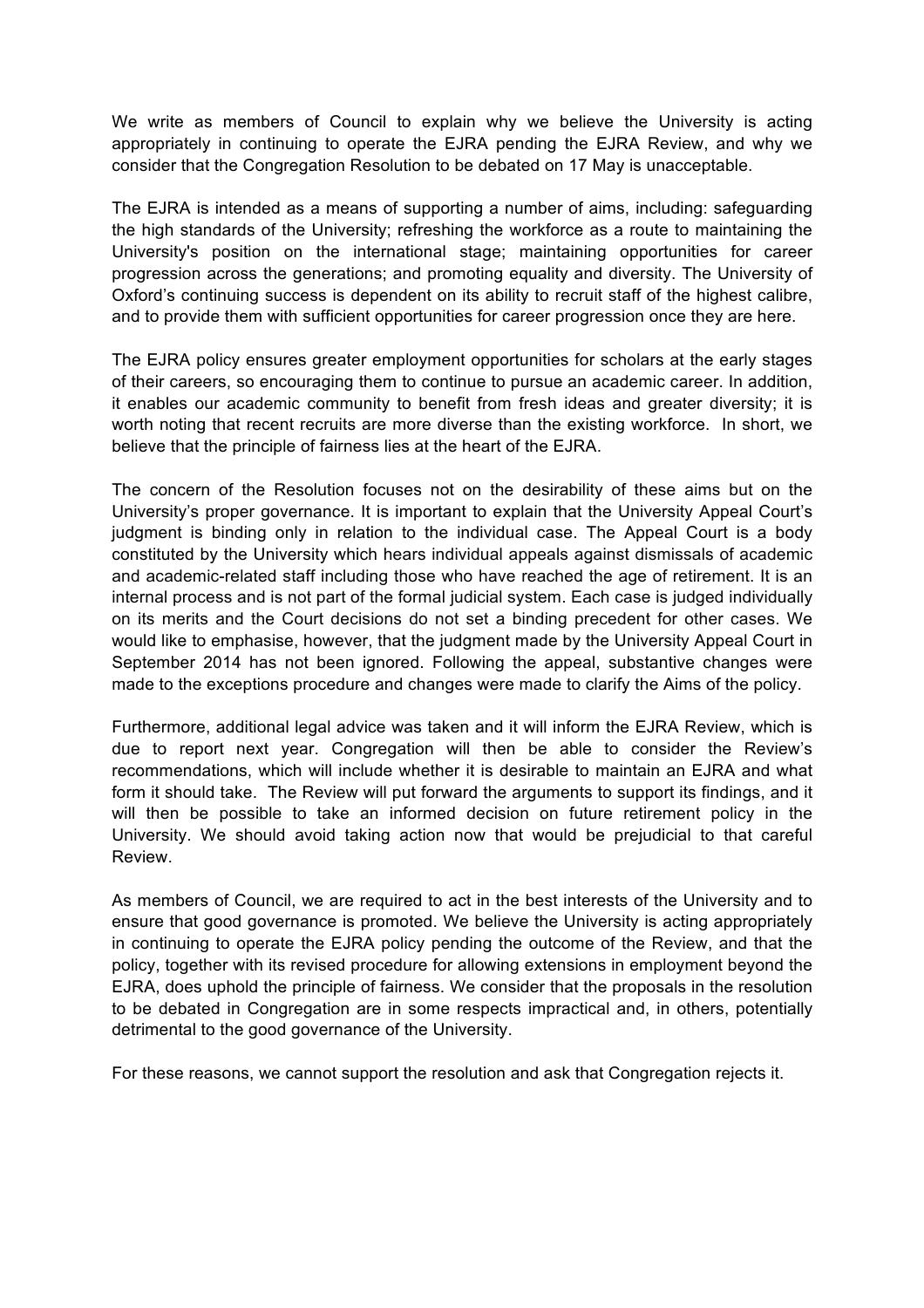Signatories:

Dr Kate Blackmon, Merton Professor Donal Bradley, Jesus Professor Alastair Buchan, Corpus Christi Professor Matthew Freeman, Lincoln Professor Roger Goodman, St Antony's Professor Richard Hobbs, Harris Manchester Professor Neil MacFarlane, St Anne's Professor Sally Mapstone, St Hilda's Professor Helen McShane, Clinical Medicine Professor Jonathan Michie, President of Kellogg Professor Teresa Morgan, Oriel Professor Lionel Tarassenko, St John's Professor Anne Trefethen, St Cross Professor Chris Wickham, All Souls Professor Henry Woudhuysen, Rector of Lincoln